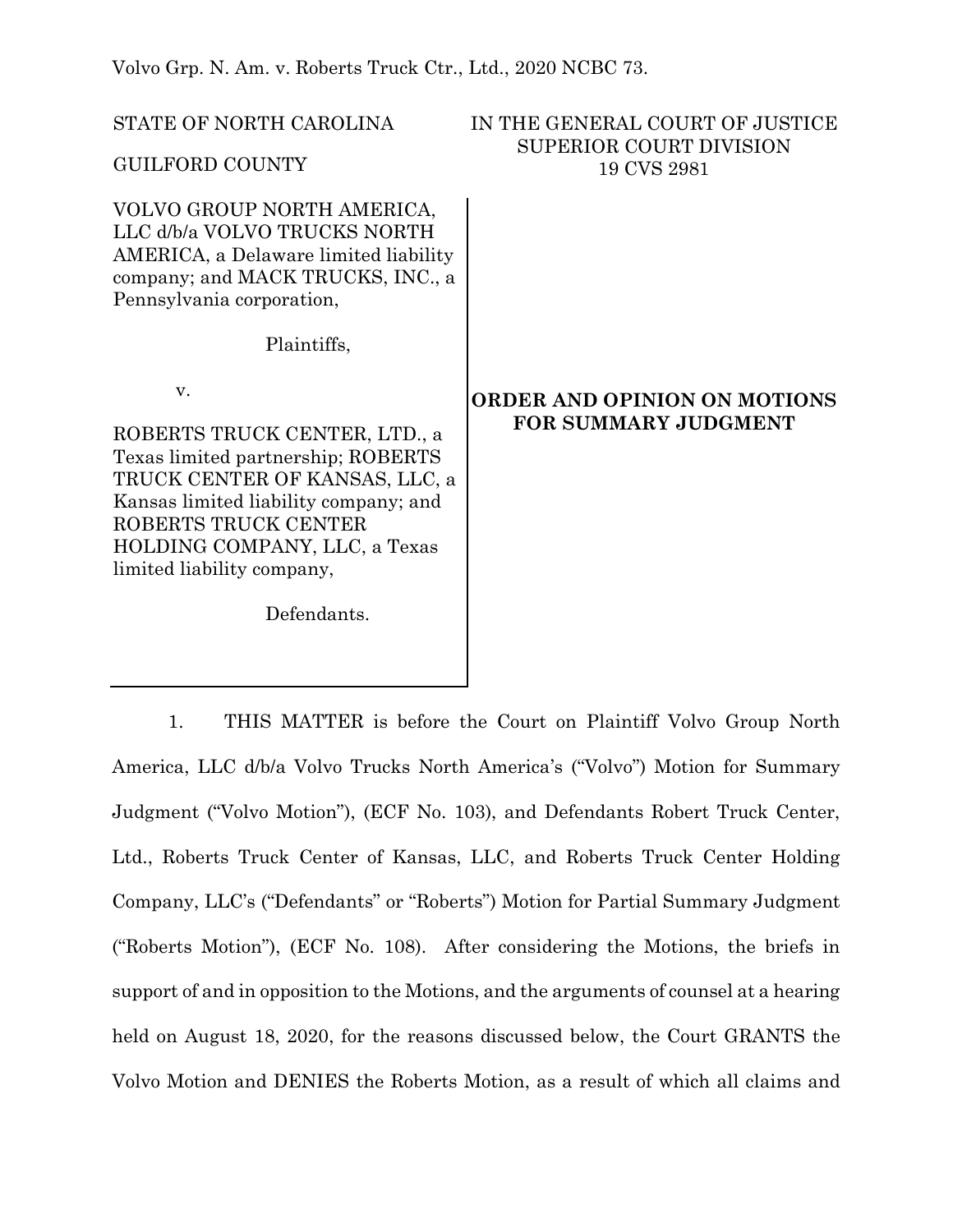counterclaims in the action are resolved, Volvo is entitled to terminate the Roberts'

Volvo dealership, and Roberts' Counterclaims are DISMISSED WITH PREJUDICE.

*Kilpatrick Townsend & Stockton LLP, by Chad D. Hansen & Richard Keshian, and Baker Hostetler, LLP, by Billy M. Donley, James Keith Russell, and William Geise, for Plaintiffs Volvo Grp. N. Am., LLC d/b/a Volvo Trucks N. Am. & Mack Trucks, Inc.*

*Johnson, Hearn, Vinegar & Gee, PLLC, by Richard Vinegar, and Hiersche, Hayward, Drakeley & Urbach, P.C., by Laurie Patton & James Drakeley, and Barnes Law Offices, LLC, by Patrick R. Barnes, for Defendants Roberts Truck Ctr. of Kansas, LLC, Roberts Truck Ctr. Ltd., & Roberts Truck Ctr. Holding Co., LLC.*

Gale, Judge.

# **I. MATTER BEFORE THE COURT**

2. This litigation arises from Plaintiffs' effort to terminate Roberts' Kansas dealerships following Roberts' failure to meet sales targets mandated by a Settlement Agreement, effective as of January 13, 2016, between the parties that was entered to resolve pending Kansas administrative proceedings Roberts brought to challenge the proposed termination. The Settlement Agreement provided that Plaintiffs could terminate Roberts' dealerships if Roberts did not meet sales quotas specified in the Settlement Agreement.

3. On April 8, 2020, the Court issued an Order and Opinion granting Mack Truck, Inc.'s Motion for Judgment on the Pleadings, but denying Volvo's Motion for Judgment on the Pleadings, finding that the Court could not on the pleadings alone resolve the parties' dispute as to the 2017 sales quota against which Roberts' performance would be measured for purposes of determining Volvo's right to terminate. (Order & Op. on Pls.' Mot. J. Pleadings & Mot. Dismiss Countercls.,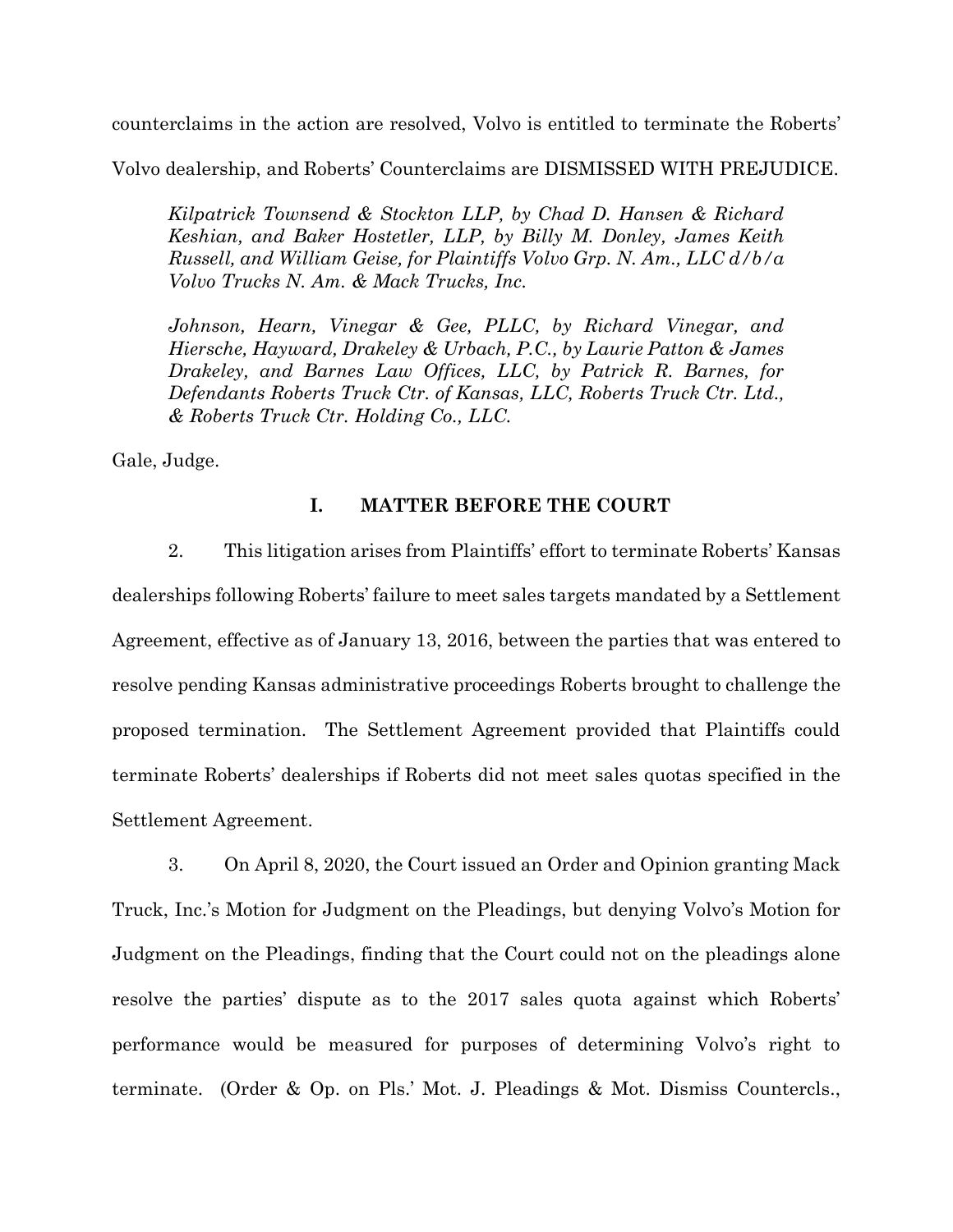("April 8, 2020 Order & Opinion"), ECF No. 90.) In particular, to determine the 2017 sales quota, the Court must resolve whether 5 sales to Schock Truck Leasing, Inc. ("Schock Leasing") qualify as "sales" as defined by the Settlement Agreement. The Court severed that issue for early determination. If the issue is resolved in Volvo's favor, it should be allowed to terminate without the need for further consideration of Roberts' counterclaims. If the issue is resolved in Roberts' favor, the Court must proceed in determining whether Roberts' failure to meet its sales quota resulted from Volvo's failure to meet its own obligation to provide adequate inventory.

4. The parties now bring cross-motions for summary judgment on that issue. The Court does not repeat but adopts and incorporates the statement of facts and procedural history from its April 8, 2020 Order & Opinion, and recites any additional facts necessary to resolve the pending cross-motions in the body of its analysis below. Before doing so, it highlights facts which frame the contested issue.

#### **II. THE MATERIAL ISSUE**

5. Roberts' pleadings project that it could have sold a maximum of 49 Volvo trucks had Volvo provided adequate inventory.

6. While denying Roberts' allegations, Volvo contends that even if those sales are assumed, Volvo is entitled to terminate because the controlling 2017 sales quota Roberts was required to meet was 51. Roberts contends rather that its 2017 quota was no greater than 48, and more appropriately 46.

7. The Settlement Agreement provided an initial Volvo quota of 27 truck sales for 2016 and 48 truck sales for 2017, with the 2017 quota to be adjusted based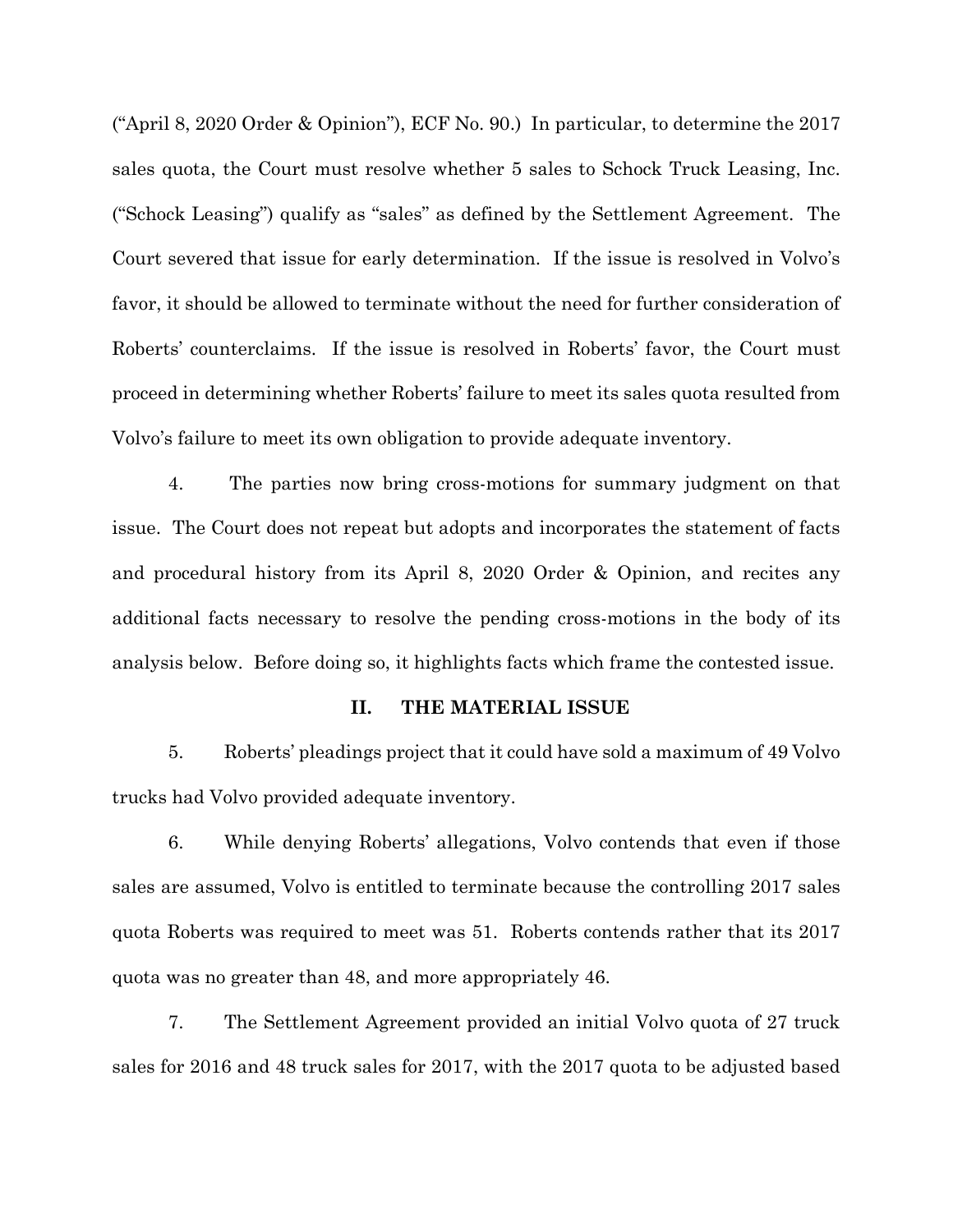on 2016 sales. The Settlement Agreement expressly provided that the shortage of sales in 2016 against quota would be added to the initial 2017 quota. The Settlement Agreement is silent as to whether 2016 sales in excess of the 2016 quota would reduce the 2017 quota.

8. Volvo contends that Roberts had 24 sales that qualify against its 2016 quota of 27 sales, so that the initial 2017 sales quota of 48 was adjusted upward to 51. Roberts contends that it had 29 sales against its 2016 quota of 27, so that the 2017 quota should be reduced to 46, or at a minimum remain at 48.

9. These contrasting positions depend on whether 5 sales made in 2016 to Schock Leasing should be counted as "sales" either because they meet the definition of a "sale" in the Settlement Agreement or Volvo and Roberts reached a separate binding agreement to count them even though they did not meet the definition in the Settlement Agreement.

10. Additional facts regarding how these sales should be treated are discussed in the Court's analysis below.

## **III. STANDARD OF REVIEW**

11. In ruling on a motion for summary judgment under Rule 56(c) of the North Carolina Rules of Civil Procedure, the Court will grant summary judgment where "the pleadings, depositions, answers to interrogatories, and admissions on file, together with the affidavits, if any, show that there is no genuine issue as to any material fact and that any party is entitled to a judgment as a matter of law." N.C.G.S. § 1A-1, Rule 56(c).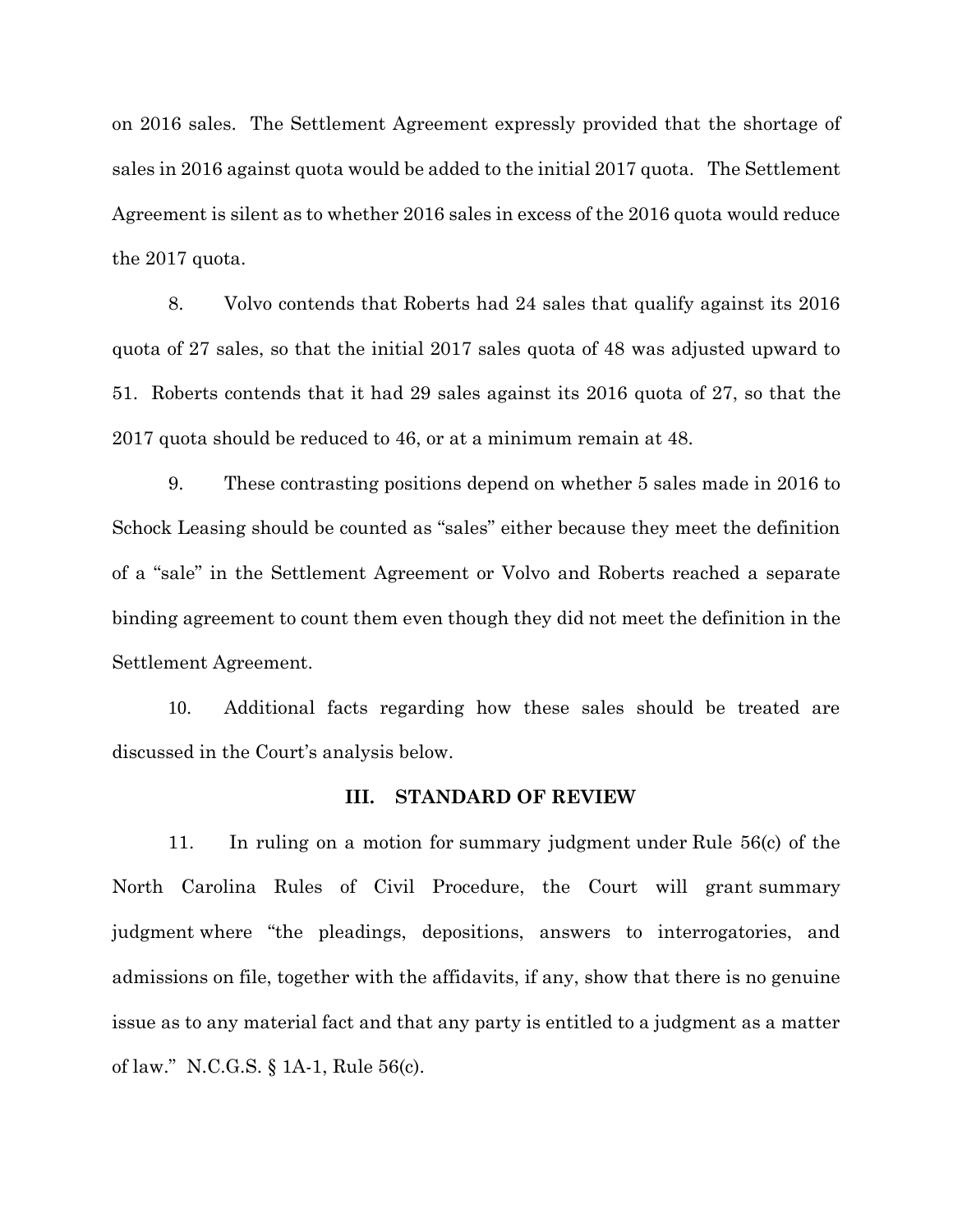12. "A 'genuine issue' is one that can be maintained by substantial evidence." *Dobson v. Harris*, 352 N.C. 77, 83, 530 S.E.2d 829, 835 (2000). The movant may make the showing required for summary judgment by proving that "an essential element of the opposing party's claim does not exist, cannot be proven at trial, or would be barred by an affirmative defense, or by showing through discovery that the opposing party cannot produce evidence to support an essential element of her claim." *Id.* (citation omitted). The Court must take all facts asserted by the nonmoving party as true, and view all inferences from those facts in the light most favorable to that party. *Id.*

## **IV. ANALYSIS**

13. The Settlement Agreement provides that Roberts' compliance with its sales obligations is to be measured "strictly on the terms and conditions set forth herein." (Settlement Agreement ¶ 3, ECF No. 8.) It further provides:

Only those trucks that are sold by Roberts, delivered to the customer, and warranty registered by the last date of each year qualify as a "sale" for purposes of determining whether Roberts achieves the agreed sales numbers set forth above. Further, only those sale made within Roberts' area of responsibility as set forth in Addendum 3 to each of the Dealer Agreements ("AOR") or to an customer outside Roberts' AOR that has not registered Volvo or Mack trucks within the previous three years qualify as a "sale" for purposes of determining whether Roberts achieves the agreed sales numbers as set forth above.

(Settlement Agreement ¶ 3.)

14. Although the Dealer Agreement defined Roberts' AOR, the Settlement Agreement did not specify a method for determining whether any sale was within that AOR.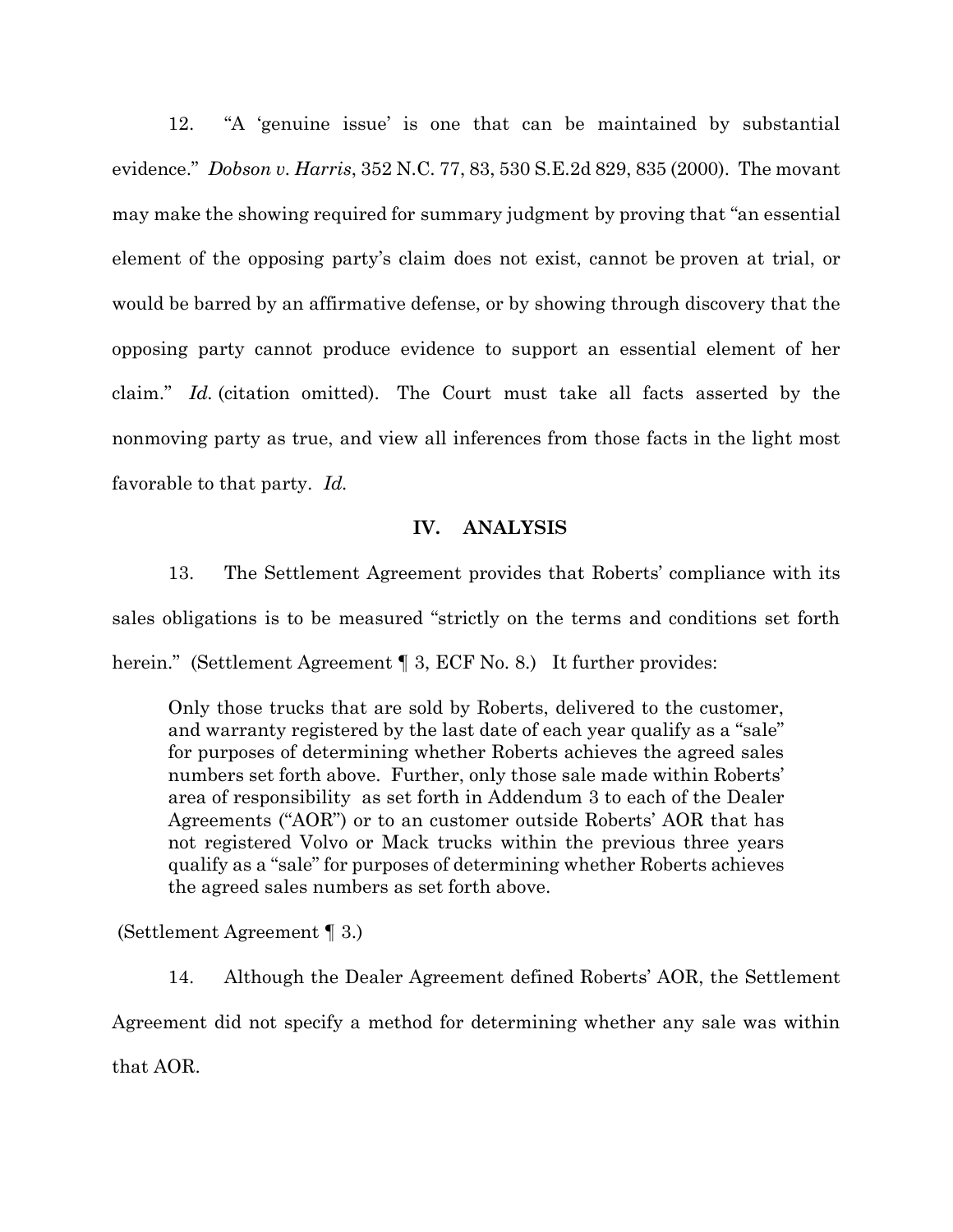15. Roberts' Volvo AOR consisted of 29 Kansas counties. Wichita, Kansas is within Roberts' AOR. Kansas City, Kansas is not. (Aff. David Winner ¶ 3, ("5/28/20 Winner Aff."), ECF No. 105; Aff. Justin Fink ¶ 18, ("6/16/20 Fink Aff."), ECF No. 109.)

16. The sales to Schock Leasing were warranty registered on October 26, 2016 using Schock Leasing's Kansas City, Kansas address. (5/28/20 Winner Aff. ¶ 4; 6/16/20 Fink Aff. ¶ 19.)

17. Schock Leasing had purchased Volvo trucks in the three years preceding Roberts' October 2016 sales to Schock Leasing. (5/28/20 Winner Aff. ¶ 4.)

18. Roberts contends, and the Court assumes for purposes of this Order and Opinion, that Roberts has now proven by affidavit that Roberts sold the 5 units to Schock Leasing in October 2016; that Volvo delivered the 5 trucks to Roberts' dealership facilities; that the trucks were delivered to Schock Leasing in Wichita, Kansas; that Schock Leasing leased the trucks to its customer Quikrete, which operated in Wichita, among other locations; and that in October 2016 Schock Leasing maintained some shop or facility in Wichita and took the 5 trucks to that location following Roberts' delivery of the trucks in order to prepare them for delivery to Quikrete. (6/16/20 Fink Aff. ¶ 19; Aff. Kevin Hooper ¶¶ 2–6, ("5/27/20 Hooper Aff."), ECF No. 110.)<sup>1</sup> The Court does not, however, assume that Roberts provided Volvo proof of such facts prior to June 17, 2020.

<sup>1</sup> Roberts relies heavily on the affidavit of Kevin Hooper who in 2016 worked for Schock Leasing at a shop in Wichita, Kansas. Volvo notes that the Hooper affidavit neither says these specific 5 trucks were, in fact, leased to Quikrete or, if leased, were used by Quikrete within Roberts' AOR. For purposes of the Motions, the Court grants Roberts the inference that the 5 specific trucks were, in fact, leased to Quikrete and that Quikrete has operations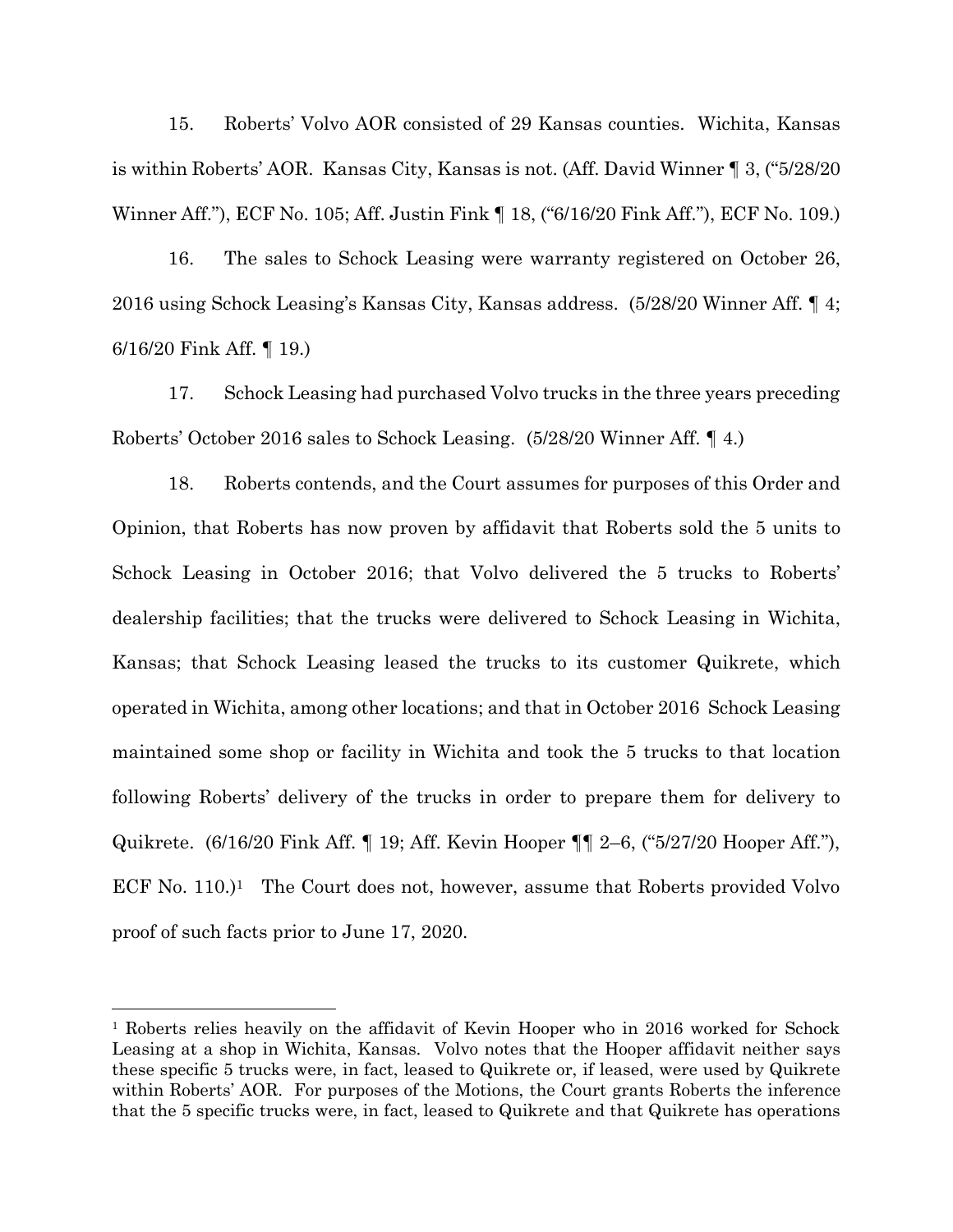19. Schock Leasing dictated how the 5 trucks were to be titled and warranty registered. With one exception, all related paperwork regarding the sales lists Schock Leasing's address in Kansas City, Kansas. One handwritten reference to a Wichita address was stricken and replaced by the Kansas City address. (Pl. Volvo's Resp. in Opp'n to Defs.' Mot. Partial Summ. J. 13–15, ECF No. 113 (citing to Roberts' production of deal documentation).)

20. The Settlement Agreement does not expressly provide that a qualifying sale must be warranty registered at an address within Roberts' AOR. However, as Schock Leasing had purchased Volvo trucks in the 3 years preceding the Settlement Agreement, the 5 sales to Schock Leasing in question qualify as 2016 sales under the Settlement Agreement only if they were sales "within Roberts' area of responsibility."

21. Volvo urges that the record manifests that both Volvo and Roberts understood that the Schock Leasing sales were outside of Roberts' AOR. First, Volvo contends that it is industry practice to rely on Polk data to determine whether sales are inside or outside of a dealer's AOR, Polk bases it determination on the address at which a truck is registered, and that the Settlement Agreement should be read against this common understanding and practice.

22. However, Volvo also relies on correspondence between the parties that reflects an understanding and acceptance that the Schock Leasing sales did not qualify under the Settlement Agreement, and that Volvo made a conditional offer to count them nonetheless, but only if Roberts' submitted additional proof and only after

that included, but were not limited to, Roberts' AOR. The evidence does not compel a conclusion that Quikrete used the specific trucks within Roberts' AOR.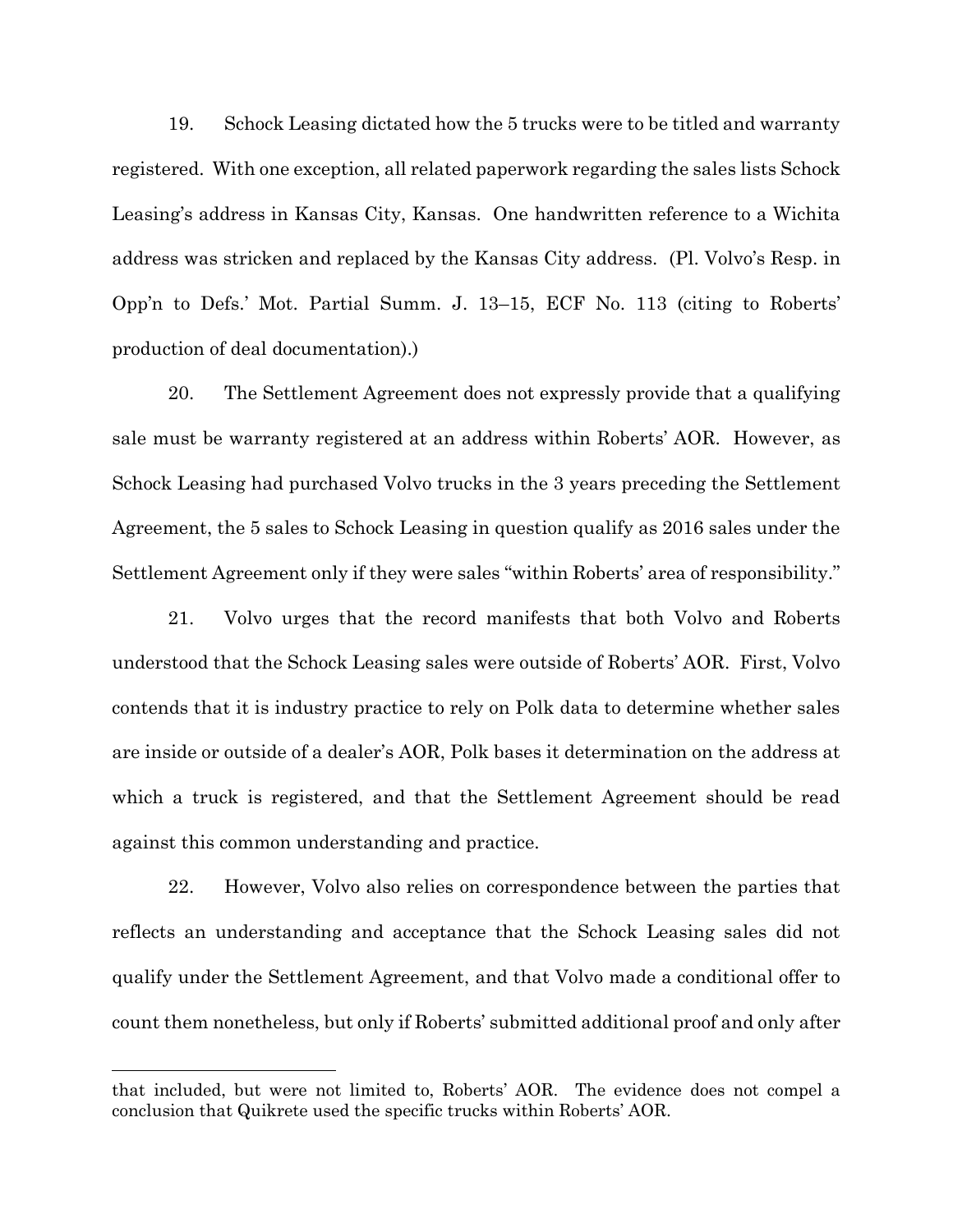the parties had agreed that Roberts' 2017 sales quota had been adjusted from 48 sales to 51 sales.

23. Settlement agreements, such as the one reached by the parties in this case, "are governed by general principle of contract law." *Chappell v. Roth*, 353 N.C. 690, 692, 548 S.E.2d 499, 500 (2000).

24. The Court is guided by the parties' intent when interpreting the meaning of words used in their agreement. *See State v. Philip Morris USA Inc.*, 359 N.C. 763, 773, 618 S.E.2d 219, 225 (2005) (citing *Lane v. Scarborough*, 284 N.C. 407, 409–10, 200 S.E.2d 622, 624 (1973) ("Interpreting a contract requires the court to examine the language of the contract itself for indications of the parties' intent at the moment of execution."); *see also Stanley v. Cox*, 253 N.C. 620, 635, 117 S.E.2d 826, 836 (1960) (citation omitted) ("Agreements must receive a reasonable interpretation, according to the intention of the parties at the time of executing them, gathered from the language employed by them[.]").

[T]he goal of construction is to arrive at the intent of the parties when the [contract] was [written]. Where a [contract] defines a term, that definition is to be used. If no definition is given, non-technical words are to be given their meaning in ordinary speech, unless the context clearly indicates another meaning was intended. The various terms of the [contract] are to be harmoniously construed, and if possible, every word and every provision is to be given effect. . . . [I]f the meaning of the [contract] is clear and only one reasonable interpretation exists, the courts must enforce the contract as written; they may not, under the guise of construing an ambiguous term, rewrite the contract or impose liabilities on the parties not bargained for and found therein.

*Gaston County Dyeing Machine Co. v. Northfield Ins. Co*., 351 N.C. 293, 299–300, 524

S.E.2d 558, 563 (2000) (citations omitted).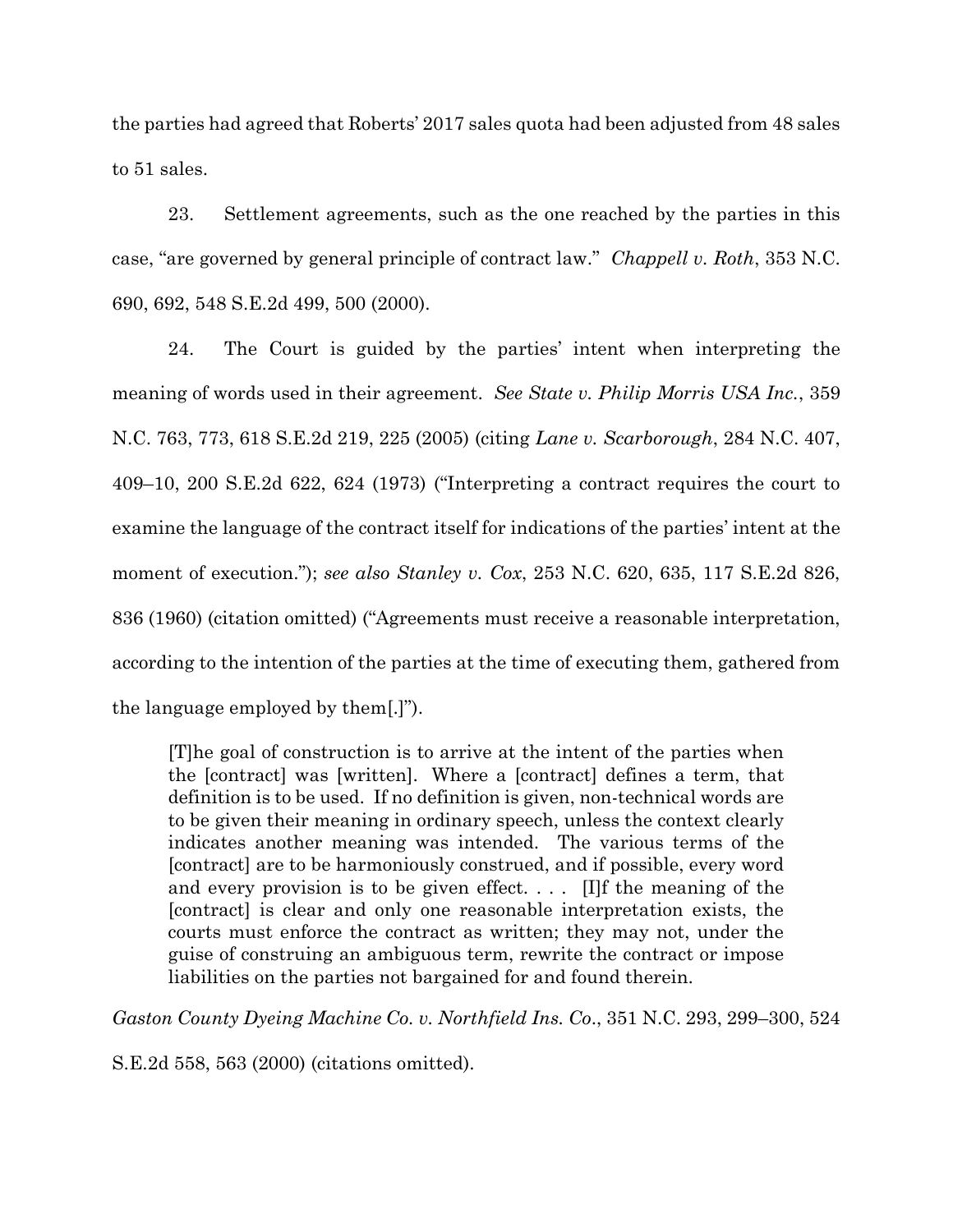25. In determining the intent of the parties, the Court considers "all the surrounding circumstances," particularly "the construction which the parties have placed on the language" of the agreement prior to the dispute, *Century Commc'ns, Inc. v. Housing Authority of Wilson*, 313 N.C. 143, 146, 326 S.E.2d 261, 264 (1985), as well as the nature of the agreement, "the condition of the parties executing it, and the objects they had in view." *Jones v. Casstevens*, 222 N.C. 411, 414, 23 S.E.2d 303, 305 (1942) (citation omitted). The Court may also consider the construction placed on such words after the agreement was entered. *Davis v. McRee*, 299 N.C. 498, 502, 263 S.E.2d 604, 607 (1980) (citing *Preyer v. Parker*, 257 N.C. 440, 446, 125 S.E.2d 916, 920 (1962)) ("The parties are presumed to know the intent and meaning of their contract better than strangers, and where the parties have placed a particular interpretation on their contract after executing it, the courts ordinarily will not ignore that construction which the parties themselves have given it prior to the differences between them.").

26. The Court then considers the statements and conduct of the parties against these standards of construction.

27. There is pertinent correspondence between David Winner ("Winner"), Volvo's Senior Vice President of Distribution Development, (5/28/20 Winner Aff. ¶ 1), and Justin Fink ("Fink"), Chief Executive Officer of Summit Truck Group of Roberts Truck Centers, (6/16/20 Fink Aff. ¶ 1). Winner and Fink corresponded on multiple occasions regarding whether Roberts had met the sales quotas established by the Settlement Agreement.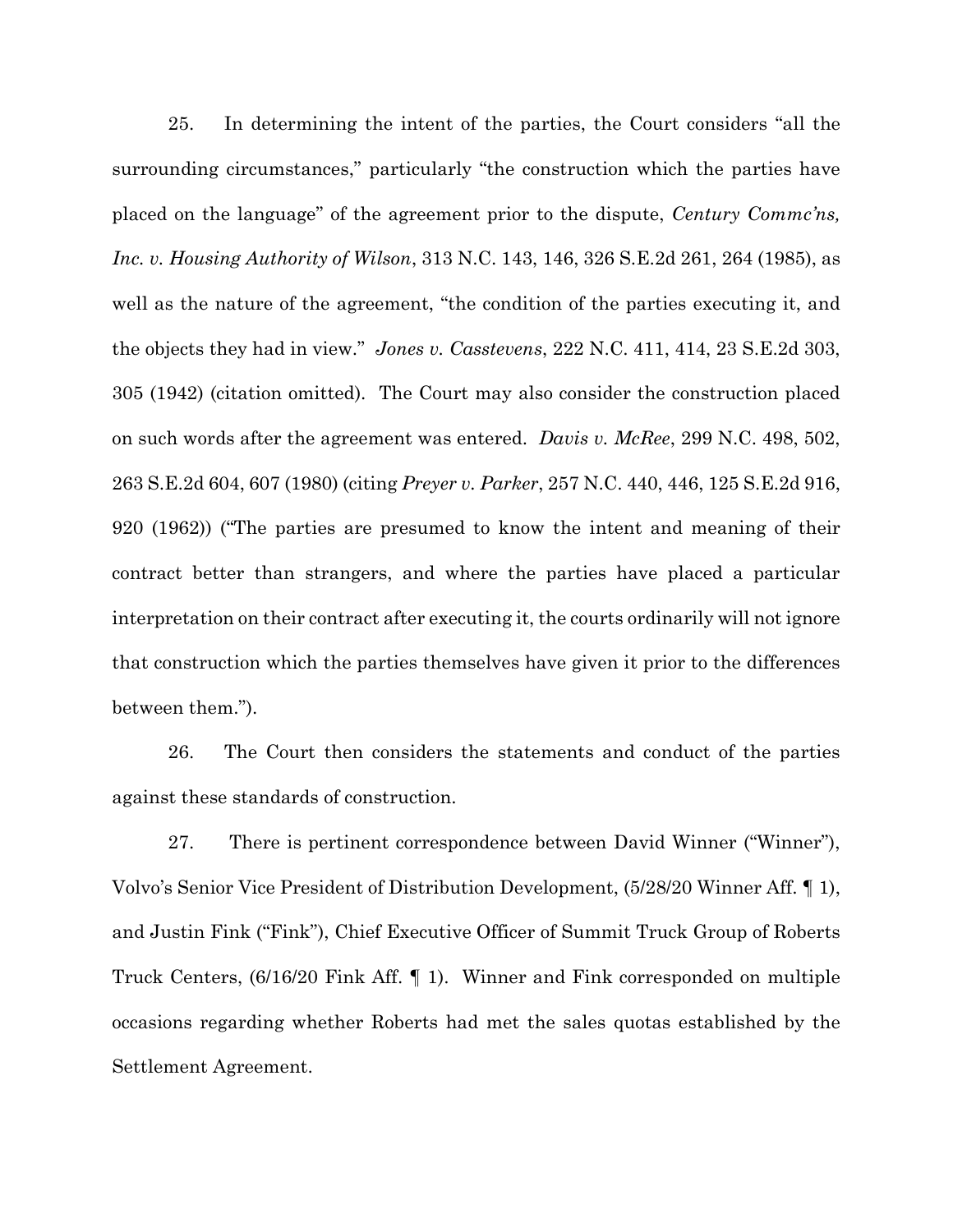28. On April 4, 2017, Winner wrote Roberts' Dealer Principal, Blair Roberts, with a copy to Fink, summarizing Roberts' 2016 sales and how the 2017 sales quota must be adjusted from 48 to 51 because of a shortfall of 3 sales against the Roberts' 2016 quota. (5/28/20 Winner Aff. Ex. 1, ("4/4/2017 E-mail Chain"), ECF No. 105.1.) Winner reported Roberts' Volvo sales as a total of 24 qualifying sales, only 8 of which were made within Roberts' AOR but were qualified for other reasons. (4/4/2017 Email Chain.) In doing so, Winner considered the Schock Leasing sales as having been made at the place of warranty registration in Kansas City, outside of Roberts' AOR. Fink responded to Winner on April 26, 2017, requesting that Volvo take a "re-look" at the sales to Schock Leasing, stating, "[a]lthough they are technically based in KC, these guys have bought trucks from us for years and we were thinking they should count." (4/4/2017 E-mail Chain.)

29. On October 11, 2017, Fink wrote Winner, agreeing that the 2017 Volvo sales goal was 51 units, expressly approving a chart Winner provided to Fink on September 19, 2017, with a stated objective of 51 Volvo truck sales for 2017, expressed as "Req. Sales 51 (48+3)." (5/28/20 Winner Aff. Ex. 3, ("8/23/2017 E-mail Chain"), ECF No. 105.3; 5/28/20 Winner Aff. Ex. 4, ("10/11/2017 Fink E-mail"), ECF No. 105.4.) Fink stated, "[w]e understand and agree with the **'Req Sales'** columns" stated in Winner's chart. (10/11/2017 Fink E-mail (emphasis in original).)

30. Winner and Fink met on March 5, 2018 to discuss Roberts' performance against its 2017 sales quota. (5/28/20 Winner Aff. Ex. 2, ("3/7/2018 E-mail Chain"), ECF 105.2.) On March 7, 2018, Fink wrote Winner again suggesting that the Schock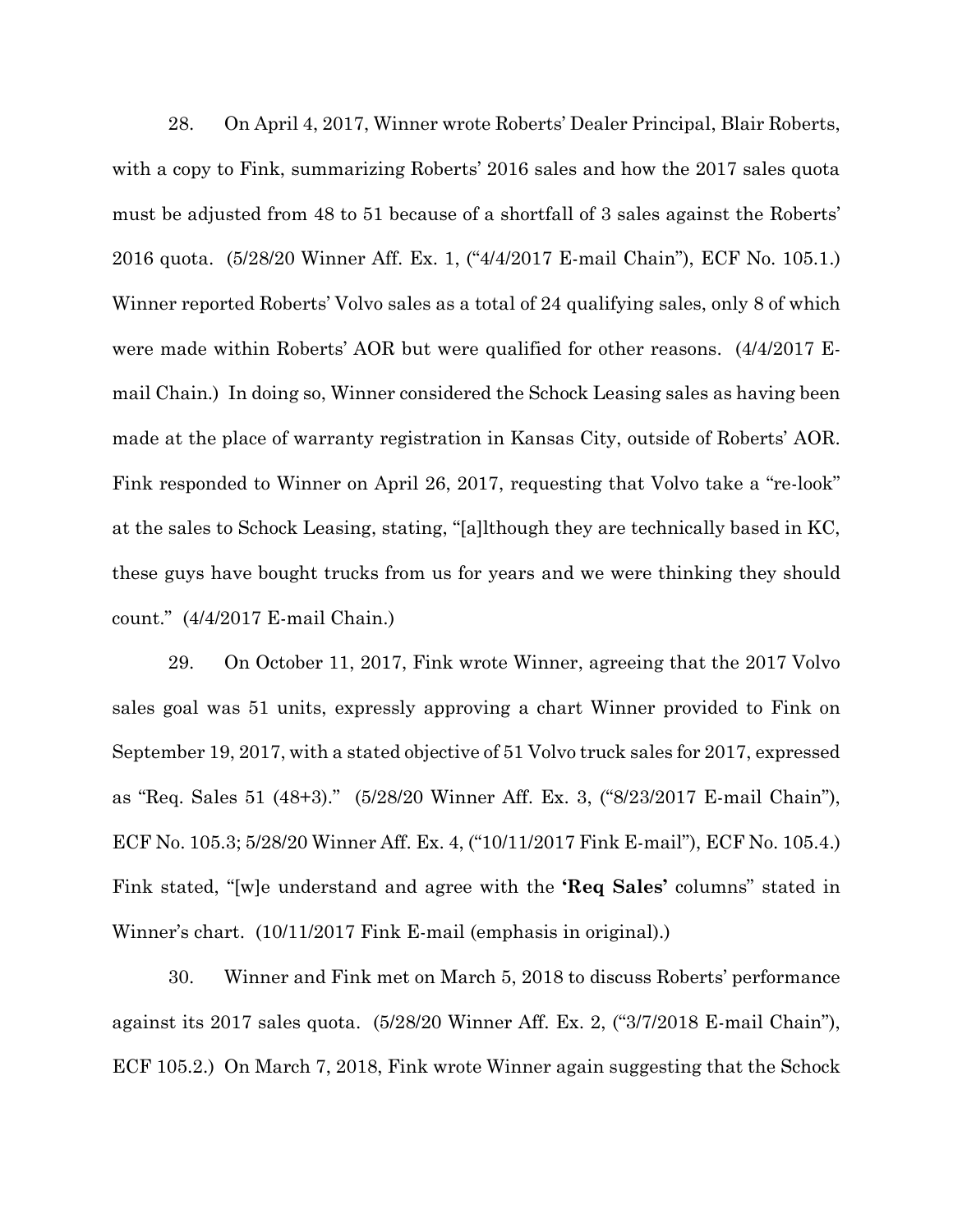Leasing sales should be counted, stating, "These 5 trucks are leased by Schock to a company called QuikCrete [sic], all running and domiciled in the Wichita area." (3/7/2018 E-mail Chain.) Winner responded on March 16, 2018 as follows:

These 5 sales do not qualify as "sales" under the settlement agreement because Schock Leasing is not within the AOR and is not a conquest customer. You told me that Schock Leasing's customer is QuikCrete [sic] which is headquartered within the AOR. Please provide me with records to demonstrate that the trucks were leased to QuikCrete [sic] in Wichita, delivered, and warranty registered in 2017. Based on your representation that the ultimate customer is within the AOR, Volvo Trucks will credit these 5 sales toward the **2017** agreed sales number, provided that they were actually leased to QuikCrete [sic]. Attached is a revised version of the summary chart . . . which shows that, even with the 5 sales to Schock Leasing, Roberts still falls far short of the 2017 agreed sales number for Volvo Trucks (51 sales required; 27 sales made).

#### (3/7/2018 E-mail Chain.) (emphasis added)

31. Fink understood that Winner's offer was conditioned on Roberts' submitting additional proof. On March 23, 2018, Fink agreed to supply the requested information to Winner. When doing so, Fink again expressed no disagreement that Roberts' 2017 quota had been adjusted to 51. (3/7/2018 E-mail Chain.)

32. Winner stated in his May 28, 2020 affidavit that Volvo was withdrawing its conditional offer to credit the Schock Leasing sales and that as of that date Roberts had not provided the information which Fink promised and on which the offer was conditioned. (5/28/20 Winner Aff. ¶ 13.)

33. The affidavit from Schock Leasing's employee Kevin Hooper detailing the delivery of the 5 trucks to Schock Leasing's Wichita shop was not provided to Volvo until June 17, 2020. (*See* 5/27/20 Hooper Aff.)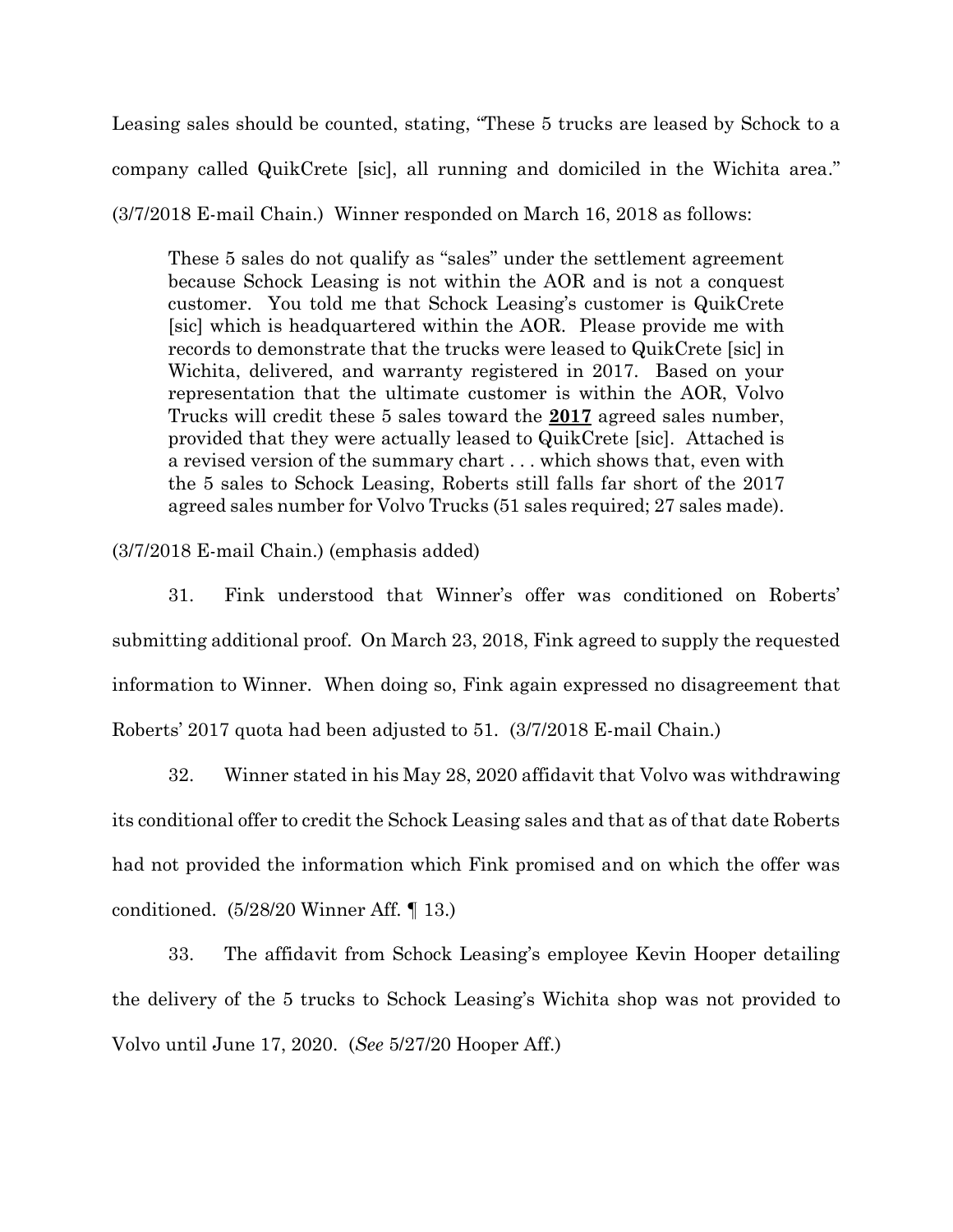34. Fink also filed an affidavit on June 17, 2020, in which he states that "Winner agreed to credit 5 additional Volvo sales to Schock Leasing, as we are able to prove they are in our AOR." Fink then sought to apply the credit to Roberts' 2016 quota, so that "'[t]his brings our total units sold for 2016 to 29." (6/16/20 Fink Aff. ¶ 6.) If correct, there would be no shortfall of sales against Roberts' 2016 quota and the 2017 sales quota would not have been adjusted upward from the initial stated 48 sales. There is no evidence that Fink had ever advised Volvo prior to this affidavit that Roberts did not accept a 2017 quota of 51 sales.

35. Roberts has presented no forecast of evidence that it had by May 28, 2020 provided Volvo with the information Fink had promised to deliver to Winner and on which Volvo's offer was conditioned. To the contrary, Fink testified that Roberts had been unable to provide the requested information until it had obtained the additional information provided by Kevin Hooper's affidavit filed with the Court on June 17, 2020. (6/16/20 Fink Aff. ¶ 22.)

36. Fink nevertheless asserts in his affidavit that Roberts had maintained records that it needed 46 Volvo truck sales to meet its 2017 sales quota under the Settlement Agreement. (6/16/20 Fink Aff. ¶ 7.) This contention is expressly at odds with Fink's correspondence in 2018 acknowledging that Winner had correctly stated a 2017 quota of 51 sales.

37. There is no language within the Settlement Agreement that allows for a construction that the sales of the 5 trucks ordered by and delivered to Schock Leasing should be considered instead as sales to Quikrete. Rather, Fink requested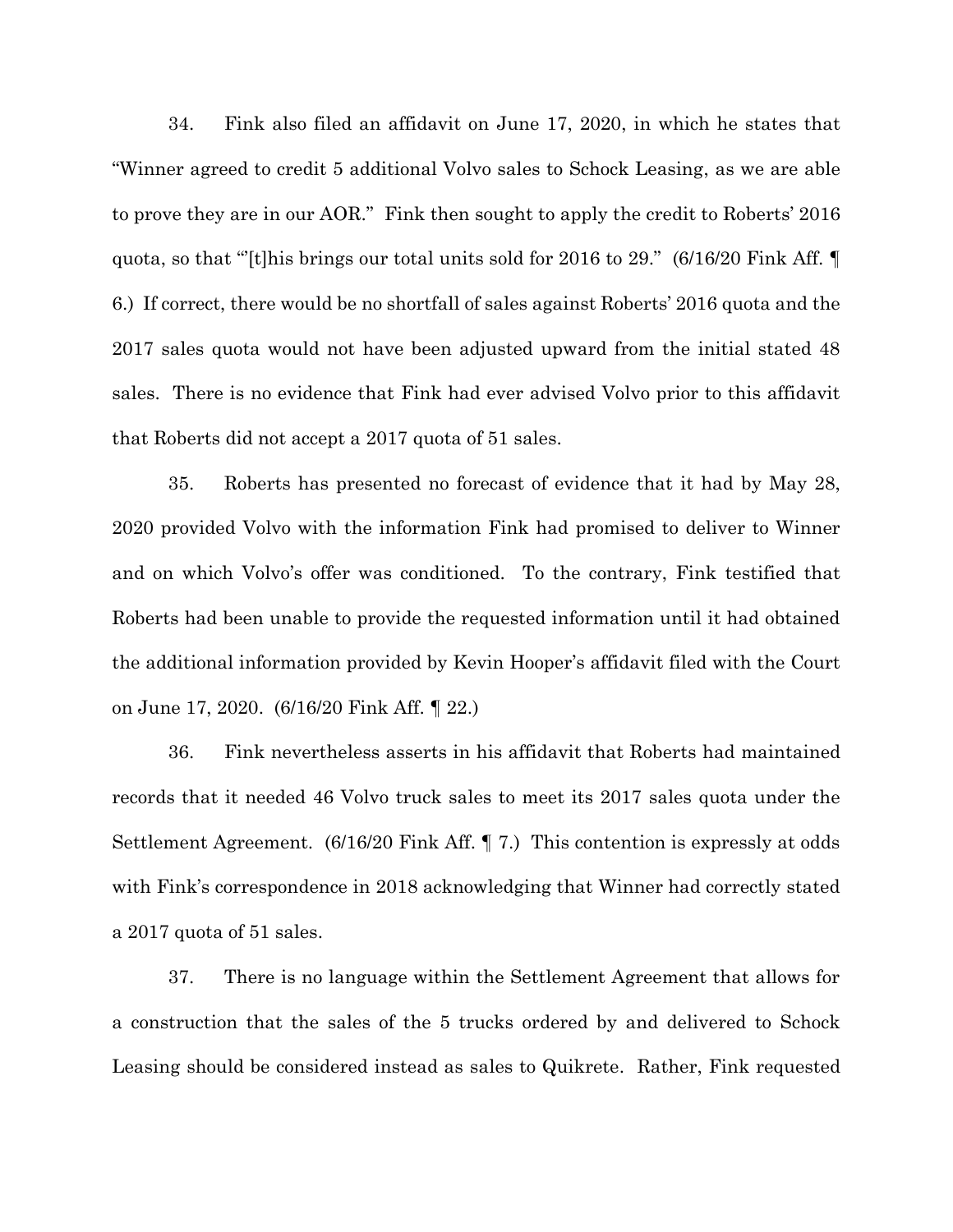that Winner *construe* the sales to Schock Leasing as the equivalent of sales to Quikrete because Quikrete intended to use the trucks within Roberts' AOR. Ultimately, Volvo never agreed to credit the sales to Quikrete.

38. Based on the language of the Settlement Agreement and the correspondence between the parties, the Court concludes that the parties understood and intended that sales to Schock Leasing would be considered sales outside of Roberts' AOR, and that those sales would only be credited if Volvo agreed to credit them by separate agreement notwithstanding the restrictions of the Settlement Agreement.

39. The Court accordingly concludes that the undisputed record demonstrates that the 5 sales to Schock Leasing in dispute were not qualifying sales within Roberts' AOR.

40. The Court concludes that Volvo was entitled to withdraw its conditional offer to count the Schock Leasing sales at a time before the offer had been accepted in accordance with its terms, and that Volvo withdrew its conditional offer before Roberts accepted the offer by satisfying the conditions.

41. Alternatively, the Court concludes that Roberts has yet to demonstrate concrete proof that the trucks sold to Schock Leasing were actually used by Quikrete within Roberts' AOR.

42. The Court concludes that the record clearly demonstrates that any sale by Roberts would not be considered a sale within its AOR simply because the order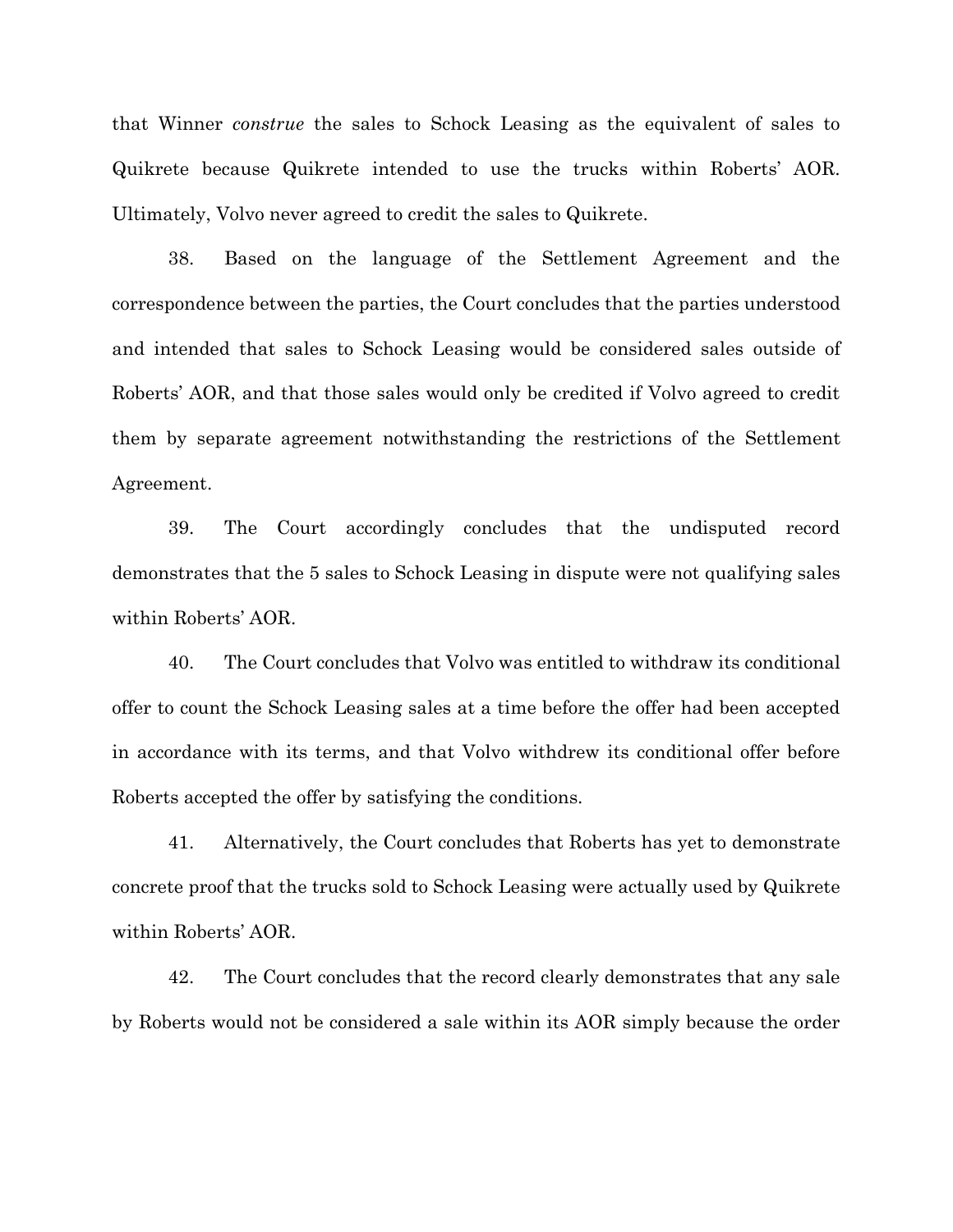had been placed at or the truck had been delivered at Roberts' Wichita, Kansas facility. The course of conduct is to the contrary.

43. Roberts agreed that the Settlement Agreement should be construed strictly.

44. The record is undisputed that Roberts did not meet its 2016 Volvo sales quota unless the 5 sales to Shock Leasing are credited against that quota.

45. Because those sales cannot be credited against the 2016 sales quota consistent with the requirements of the Settlement Agreement, Roberts had a shortfall of 3 sales from its 2016 sales quota. That shortage of 3 sales then required that Roberts' 2017 sales quota should be increased to 51.

46. Roberts has neither provided nor forecasted that it has sold or would have been capable of selling 51 Volvo units in 2017.

47. Roberts failed to meet its 2017 Volvo sales quota. Volvo is therefore entitled to terminate Roberts' Volvo dealership in accordance with the terms of the Settlement Agreement.

48. As Roberts has contended that it would have made at most a total of 49 sales of Volvo units in 2017 had Volvo supplied it full inventory, the Court need not determine whether Roberts can by its counterclaim prove that, in fact, Volvo failed in its obligation to provide inventory so that it should be estopped from terminating Roberts' dealership.